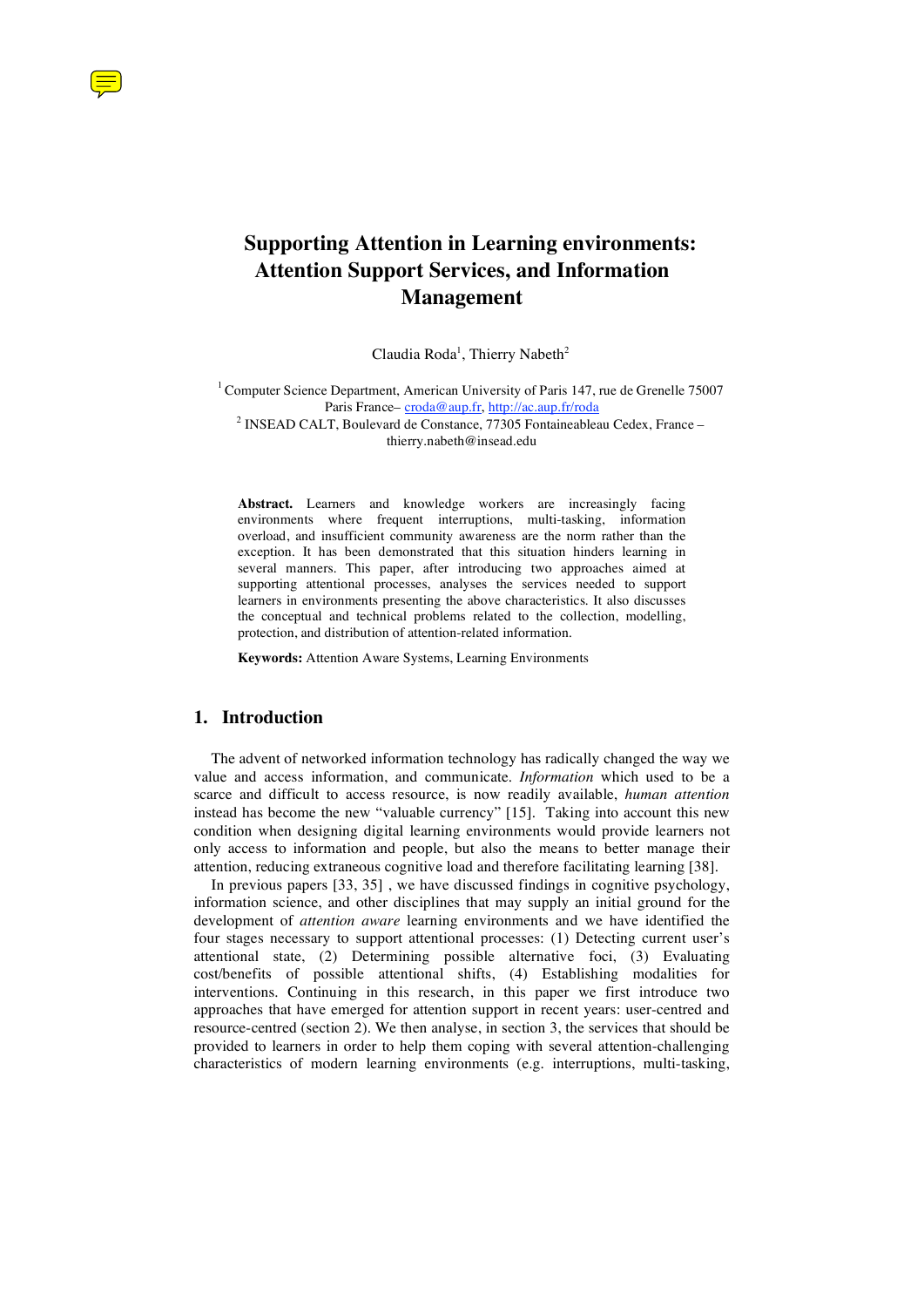information overload). In section 4 we discuss the challenges related to collecting, enriching, modelling, and distributing attention-relevant information.

## **2. Attention support: User-Centred Versus Resource-Centred**

For the purpose of attention management it is essential to model the *interactions* between people and the environment (physical environment, applications, resources, and people). Modelling such interactions requires integrating information that historically has been collected in *user* models, and *resource* models. Attention-related information may include elements such as *how, when, to which end, for how long* a learner has interacted with an application, resource, or his/her environment in general.

Two different approaches have been so far adopted to capture these interactions and provide automatic support to attentional processes: user-centred and resourcecentred.

The user-centred approach is the one we have implemented in the Atgentive project [4, 34]. We model attention mainly according to a user perspective. We track and describe user activity in terms of *events* taking place in the environment (e.g. the user starting some process in an application, the user looking at the computer, the user accepting a system suggestion); based on these events a model of the user is created and system's decision are based on this user model. Within the Atgentive system we generate suggestions about possible courses of action, and provide supporting information for the current user activity (e.g. re-starting an interrupted task; interrupting the current task to perform another more urgent, or more relevant one; pursuing the current task in a different manner).

Resource-centred approaches [28, 40] model the interactions of the learner with the environment in terms of the different resources that are accessed during a learning activity. The history of resources' usage (e.g. creation, access, search, repurposing, tagging) is collected as attention-related metadata associated to individual resources; such metadata is then used to guide learners to the most appropriate resources.

Whilst the user-centred approach aims at offering a wider range of services, it has the disadvantage of requiring detailed knowledge of the user activity, which often can be gained only at the price of loss in generality. The resource-centred approach whilst aiming mainly at optimizing resource access, has the advantage of being exploitable in all the applications requiring some form of user access to resources.

In general, the information collected with a user-centred approach will also include the information that resource-centred approaches aim at collecting. For example, the fact that a user U starts reading a document D, in a user-centred approach may be represented as:

Event(start, task(read, U, D, …), …)

The same information, in a resource-centred approach may be represented by the following metadata associated to resource D.

<user=U, action=READ, …>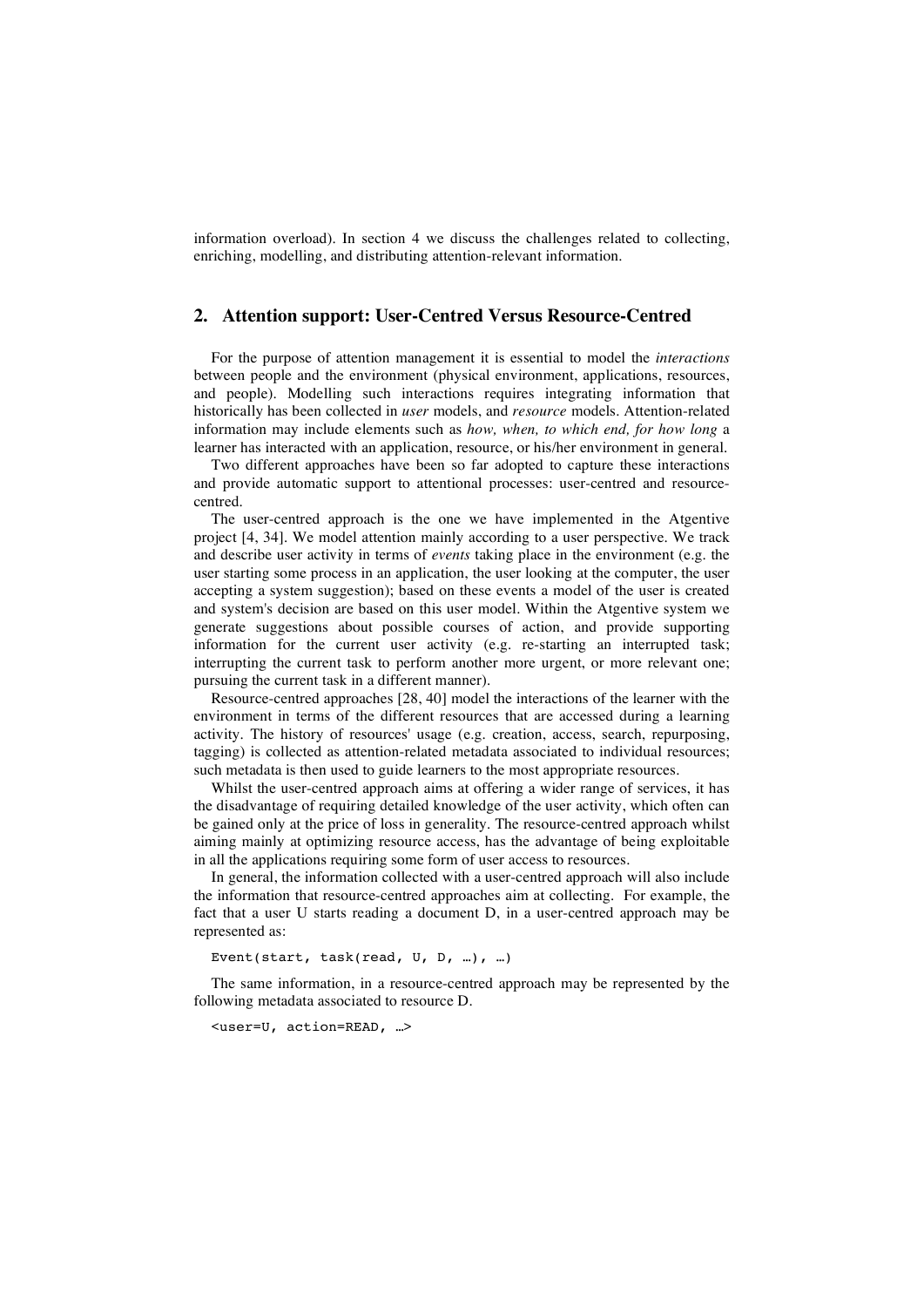Attention-relevant information about the user activity such as the user being inactive for a certain length of time can be represented in an user-centred approach, whilst such information has no meaning in a resource-centred approach (i.e. user inactivity is a property of the interaction between the user and the whole observed environment, not a property of the interaction between the user and a specific resource). Also the user-centred approach naturally represents user tasks that may "bundle" resources in meaningful associations to users' activities. For example, the fact that, user U has started writing Report1 and in order to do this he needs a certain number of resources R1, …, Rn can be represented as:

Event(start, task(write, U, Report1, resources(R1, …, Rn))

On the other hand, attention-relevant relationships amongst resources are better represented in a resource-centred approach. This information can provide insights on how resources are used by individuals and by the community.

These approaches are complementary in two senses. First, both information about user activity, and resource usage is necessary to supply meaningful and dynamic attention-support services (see discussion in section 3). Second, the largest set of information collected with a user-centred approach can be used to enrich resource models (e.g. by associating task related information to resources one can provide the task context in which the resource is used).

## **3. Services for the Support of Attention in Learning**

In this section we introduce four types of services that may be provided by attention aware digital learning environments (see [31] for a complete description of the services considered within the Atgentive project) and we discuss how integrating user-centred and resource-centred approaches would greatly benefit those services' accuracy and flexibility. The services presented here illustrate various aspects of attention support in modern, community-based, and information-rich learning environments. In such environments the learners' activity is characterized by frequent interruption and multi-tasking, requiring that learners explicitly evaluate their attention allocation strategies. Interruption management is probably the service that has been most discussed in the literature and it aims at minimizing the disruption caused by the inevitable interruptions of modern learning and working environments. Support to task switching and task reminders services endeavour to help learners in managing multiple, often interleaved, tasks. Services for resources searching, ranking, and tracking aim at helping users orienteering within information-reach environments whilst minimizing information overload. Self and community awareness services provide the support necessary for the learner to assess and reflect upon his own and the community's attention allocation strategies.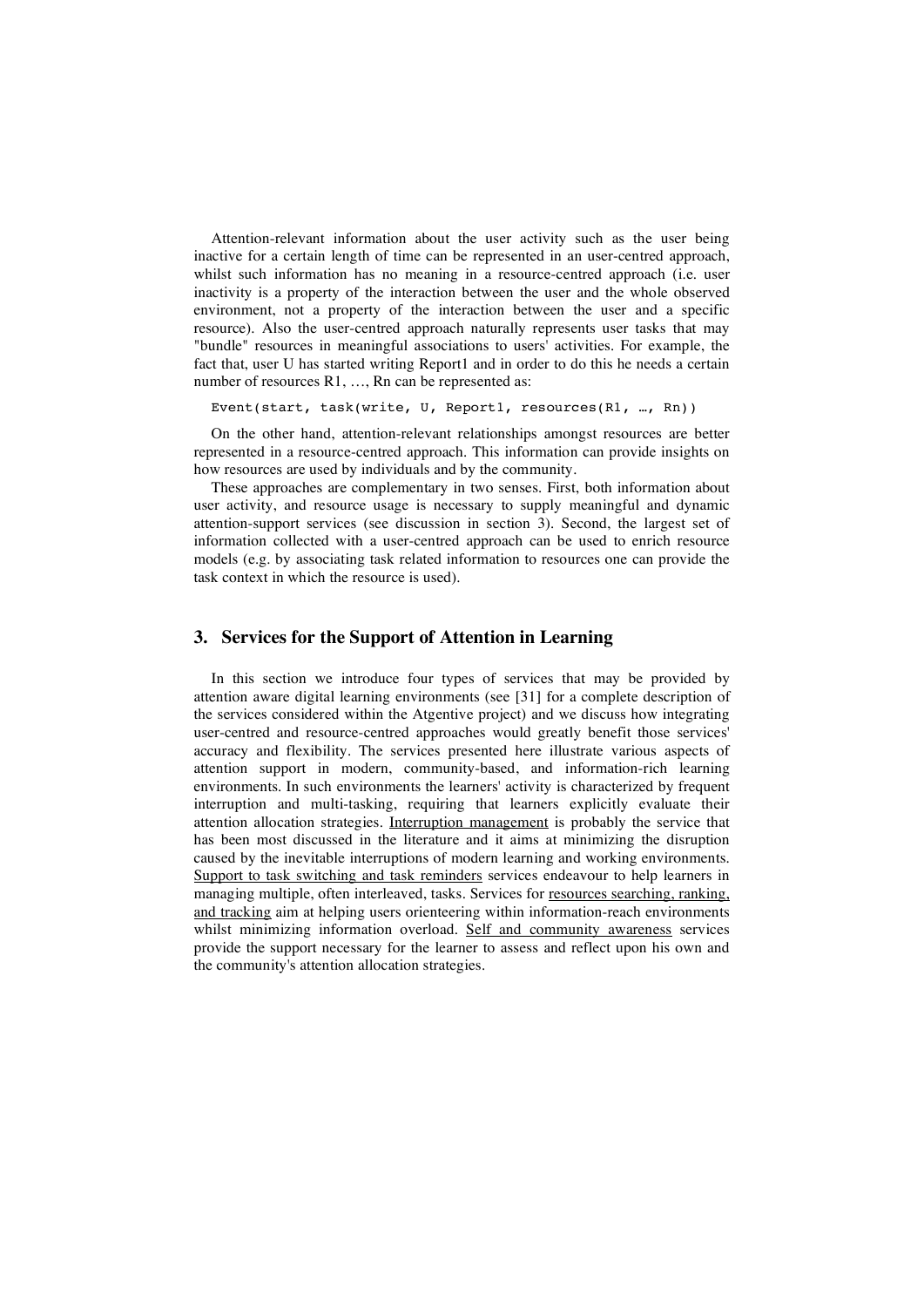#### **3.1 Interruptions Management**

Interruption management relates to the asynchronous presentation of information. For example the learner may have launched a search agent that responds asynchronously to a query, or he/she may receive an email, or a new entry may be added in a Blog that the learner is tracking. Communicating this information to the user normally results in interrupting his/her current activity. Although interruptions may bring to one's attention information possibly useful for the primary (current) task, or even, in the case of simple primary tasks, facilitate task performance [36]; it has been widely reported that interruptions increase the load on attention and memory [19], may generate stress [7, 42], and compromise the performance of the primary task [18, 26, 27, 36] especially when the user is working on handheld devices in mobile environments [27]. Therefore, in order to minimize disruption whilst ensuring that relevant content is appropriately attended-to, the system must make a decision about the *relevance* to the user of the newly available information in the current context, and consequently select notification *timing* and *modality*.

**Assessing the Relevance of newly available information.** Research on interruption management is quite extensive (see for example [2]), however the strategies for relevance evaluation proposed so far model data in a static manner that does not allow, for example, the generation of new categories of information to take a role in this evaluation. Although interesting results have been obtained using Bayesian models to evaluate relevance over a static structure [20], the components intervening in such evaluation should be dynamically learned by the system as it observes the user's interactions within a certain context. In [32] we propose that the relevance assigned to sources of interruption by a user varies with time and context, and it is subject to a learning process based on the user's previous interaction with similar resources. This suggests that by integrating resource-centred and user-centred approaches, both events describing the users' activity, and metadata associated to resources can be seen as *traces* [39] of the users' learning about relevance.

**Timing of interruptions.** The solutions proposed so far for the selection of interruption timing are either based on task-knowledge or on sensory-input.

Task-knowledge based timing relies on the analysis of the structure of the task being performed. Bailey and his colleagues [5, 6] represent tasks as two level hierarchies composed of coarse events further split into fine events and demonstrate that interruptions are less disruptive when presented at coarse breakpoints, corresponding to the completion of coarse events. Alternative task decompositions have also been proposed to select interruption timing, e.g. planning, execution, and evaluation [13].

Sensory-input based timing relies on sensors' input about the user activity to detect best times for interruption. On the basis of the observation that human beings can very efficiently, and in presence of a very small number of cues, evaluate other's interruptibility, Hudson et al. [22] propose that interruptibility evaluation is attainable from simple sensors and that speech detectors are the most promising sensors. Chen and Vertegaal [10] instead use more sophisticated physiological cues (Heart Rate Variability – HRV, and electroencephalogram - EEG) to distinguish between four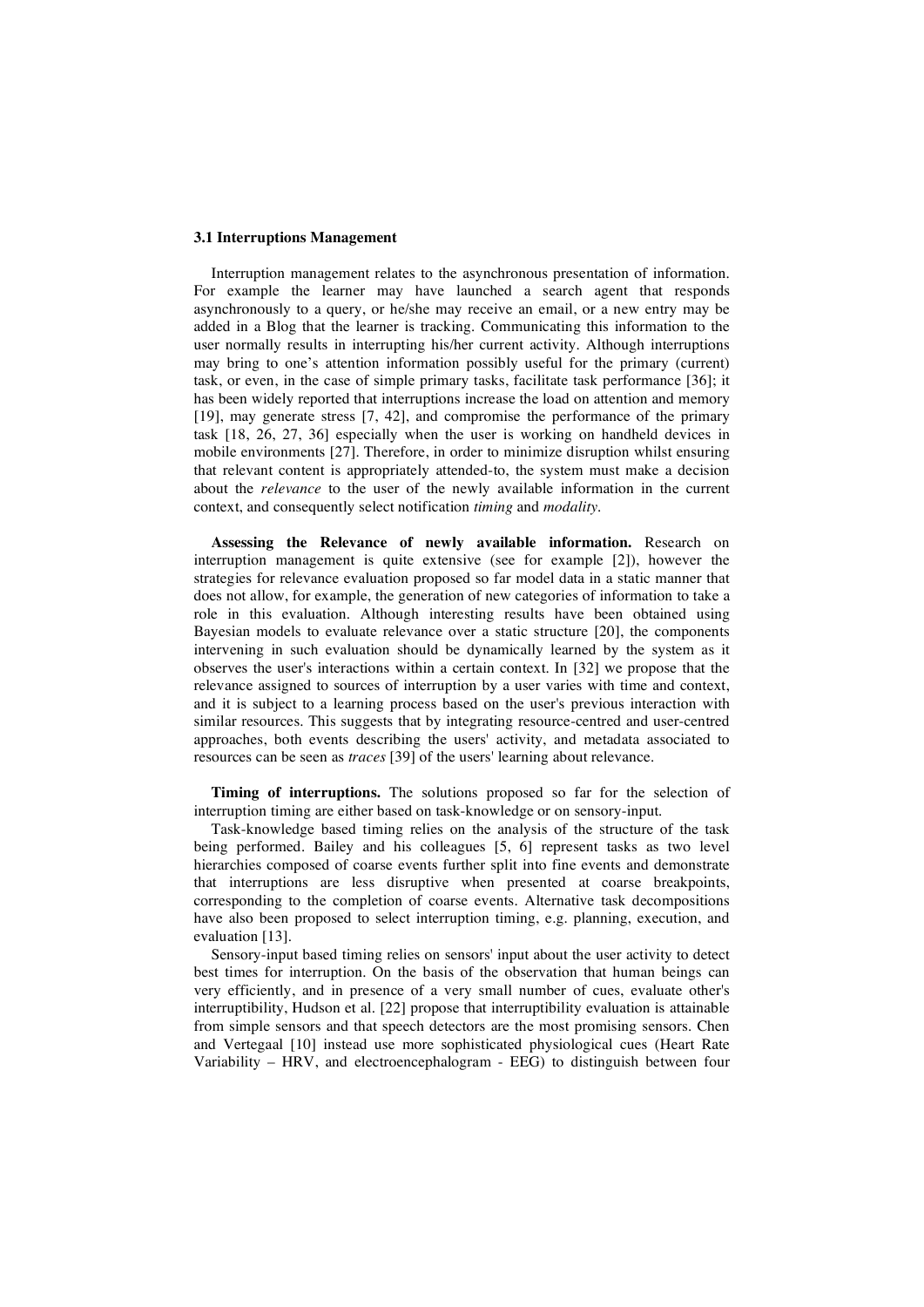attentional states of the user: at rest, moving, thinking, and busy. From these, user's states of interruptibility can be derived.

The integration of task-knowledge-based and sensory-input-based approaches would allow the system to rely on both types of cue for the selection of the most appropriate interruption time. Consequently, in the Atgentive project we combine knowledge of a detailed task structure [24] with simple sensory-input to evaluate the strength of breakpoints for possible interruptions.

Further integration of this user-centred approach with a resource-centred one, would enable the evaluation of the level of interruptibility necessary for the learner to cope with the complexity of the resource being proposed.

**Interruptions and Collaboration.** Most of the work on the evaluation of cost/benefits of interruptions has been done taking the point of view of the user being interrupted, only a few studies take into account also the cost/benefit to the interrupter, and the joint costs/benefits [21, 29]. In order to support group costs/benefits evaluation for interruptions, information about both resources use and user activity (respectively collected by resource and user centred approaches) are necessary. For example the state of development of a resource, its relevance to the community, and the deadline of the associated task, may contribute to such analysis.

## **3.2 Support to Task Switching**

Current virtual (as well as physical) learning environments are characterized by an increasing number of resources (e.g. tools, information, communication channels) that cause learners to switch between tasks very frequently. Attention aware digital learning environments may support users in situations of frequent task switching by helping them in restoring the context of resumed tasks and by aiding them in recalling tasks that they should attend to. These two services are briefly discussed below.

**Restoring Task Context.** Learners frequently use resources as a bundle rather than individually, this is because in order to complete a task they often must access, create, and edit several different resources. When a task is interrupted and subsequently restarted, a large amount of cognitive effort is spent in restoring its contexts, e.g. reassembling all the resources needed for its completion. Experimental studies have demonstrated that simple reminders about the objective of the interrupted task may be quite useful under certain conditions [12], however since returned-to tasks require significantly more documents, on average, than other tasks [14] supporting the user in recovering the resources used in performing the task would significantly lower cognitive load. In order to provide such service, user-centred approach and resourcecentred approach must be combined so that the digital learning environment recognises which resources a user associates to a task at a given time of its execution.

We found that providing context restorations for resumed tasks presents a number of conceptual and technical challenges. First of all, it is necessary to establish which resources, amongst the ones originally used by the learner when attending the task, are significant enough to be restored (e.g. a learner may have accessed several web pages but probably only a subset of those pages are relevant at restoration time).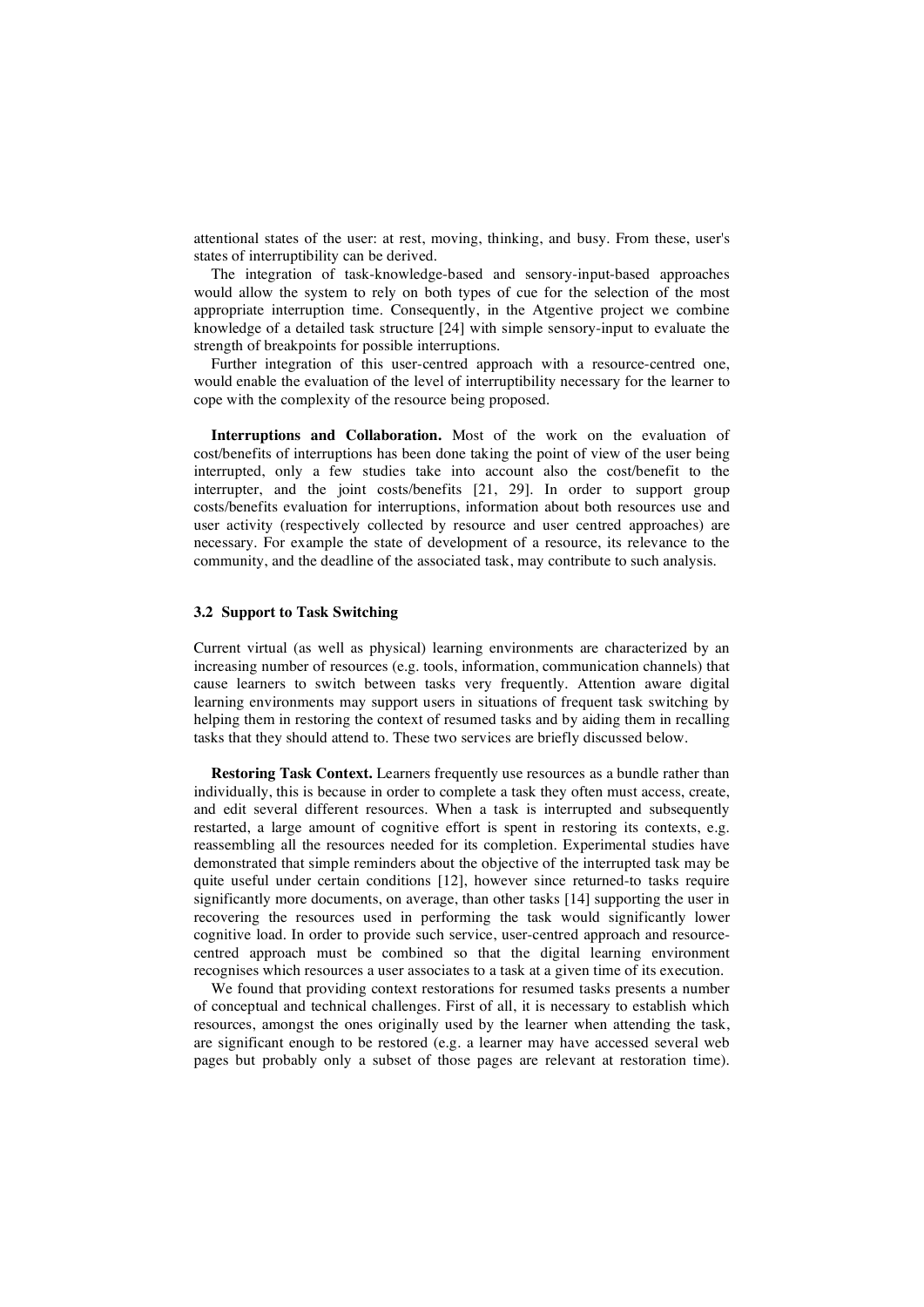Second, it is necessary to establish the level of accuracy at which resources should be restored (e.g. should a text document that the learner was writing/reading when the task was interrupted be restored at the point where the activity was interrupted or at the beginning?) Third, given that resources are accessed through a number of different applications, how can an attention aware learning environment communicate with all other applications in order to know which resources were used, so to restore them in the appropriate manner? In order to address some of these issues, we have explored the possibility of providing the learner with a multi-screen environment that supports user-guided separation of tasks context in order to facilitate resumption after task switching [11]. We are currently in the process of evaluating the effectiveness and usability of this system.

**Task Reminders.** Experimental studies report that prospective memory failures (failure to remember tasks that need to be performed in the future) may account for up to 70% of memory failures [23] and that 40% of interrupted tasks are not resumed [29]. Services that help learners overcoming these problems may include simple task reminders services such as those associated to many electronic calendars. These services allow users to set alarms that display a text message entered by the user at the time when the reminder was set up. Slightly more complex reminder services are provided by shared calendars (in this case the reminder is associated to an event that has been scheduled amongst a group of people), and by calendars embedded into applications such as Microsoft Office Notification where reminders may be associated to resources, and user-created tasks. The ideal reminder service would provide the user with an environment where task reminders may be associated to user-tasks, group-tasks, as well as various types of resources. By integrating user-centred and resource-centred approaches task reminder could be automatically generated when, for example, a task has been completed, a resource becomes available, a document should be edited, etc. Further, attention-related information would allow inferring task urgency and priority making it possible to deal with the problem of task-reminders overload, which occurs when the number of reminders exceeds the capacity of the learner to attend the reminded tasks. Accurate tasks models associated with attentionrelated user models would result in services that better help learners in allocating resources to pending tasks. For example, current task reminder systems do not allow to distinguish (neither automatically, nor manually) between tasks that must be completed by a given date (e.g. a required assignment, an article that needs to go to print), tasks that should be completed by a given date but may be delayed if necessary, and tasks that "expire" after a certain date (e.g. go to a meeting). Furthermore, current systems only support stand-alone tasks, however tasks dependencies/sequences, and resources availability are obviously essential elements for intelligent task reminder services. For example, current systems don't allow expressing the fact that a task represents a bottleneck for other personal or community tasks, it is not possible to visualise the consequences of not completing a certain task within a certain date, and reminders are issued at pre-set times even if the conditions for the execution of a task are not met (e.g. prerequisite tasks have not been completed, or resources are not available). Intelligent task reminder services, implementing the above requirements, would lower the load on prospective memory allowing the learner to concentrate on the task currently selected.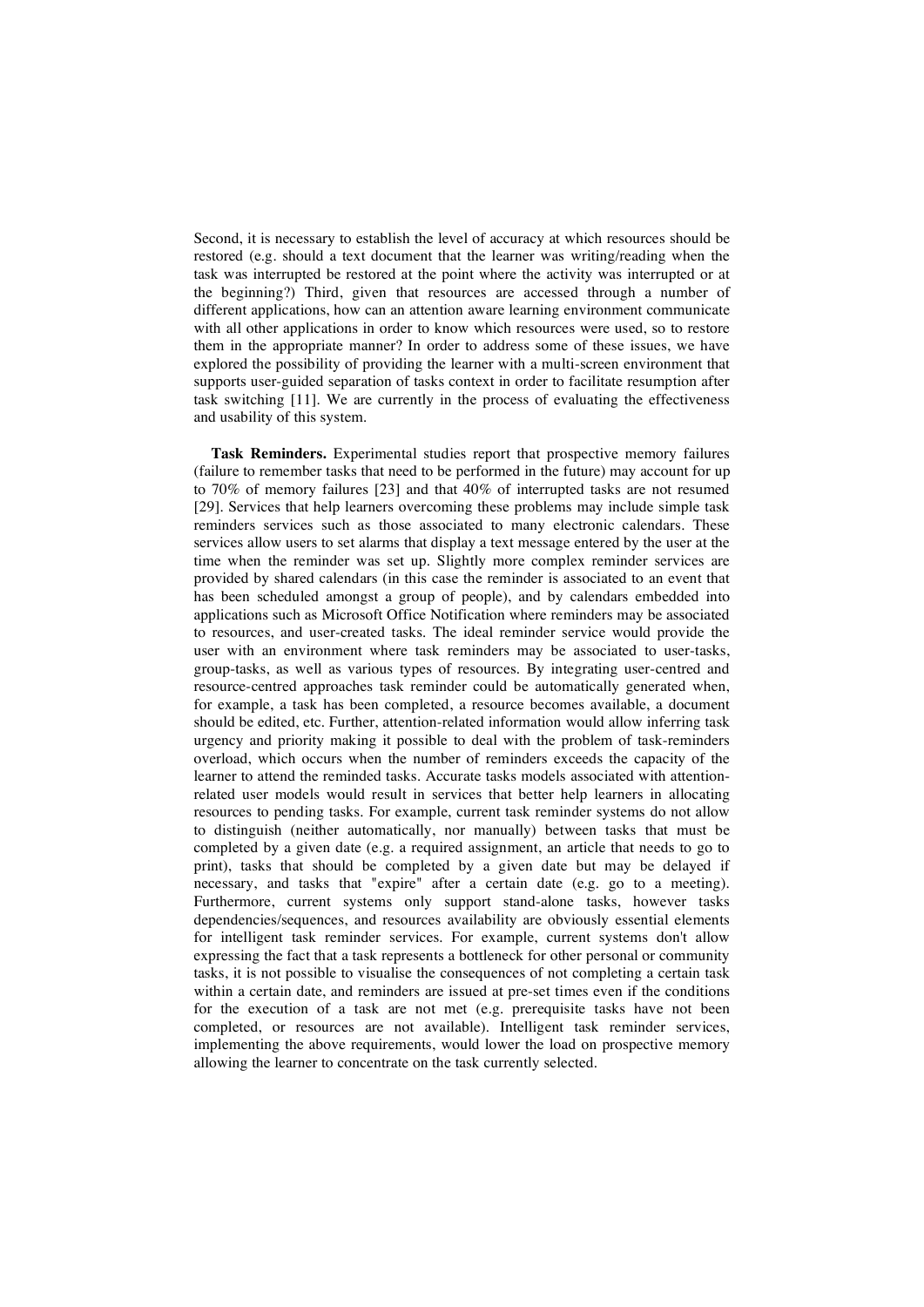#### **3.3 Orienteering in Information Rich Environments**

Attentional processes allow us to select, amongst incoming stimuli, those that should be further processes. These processes are obviously put under more strain as the input grows. At a low level, support to input selection in learning environments may be given by visualization tools that allow faster selection amongst several possible input (e.g. graphic display may enable much faster selection than textual ones). At a higher level, filtering mechanisms, such as those guiding search engines, and ranking tools, may also help the user orienteering amongst large amounts of available resources. Visualisation services are not discussed in this paper that instead briefly examines searching, ranking, and tracking of resources.

**Resources Searching and Ranking.** In order to help learners to find resources relevant to their needs one must have sufficient knowledge of the user, his current activity, and the available resources. For example, assume that two students in your introductory programming course formulate the same request: they want to know more about graphical user interfaces. The first student is doing very well in the course and is well on his way in the development of the assigned Java project. The second student is struggling through the course and still having problems with the analysis stage of the project. You are likely to address the first student directly to the API of some graphic library, and the second one perhaps to the tutorial of the same library.

This type of adaptive search response can be achieved only on the basis of a matching of knowledge about the students (e.g. their abilities, their current activity) and knowledge about the available resources (e.g. the original objective for their creation, the audience they are directed to, the manner how they may be, or have been, used). Similarly, a system may display adaptive search abilities only on the basis of a detailed learner model, which can be built on the basis of the information collected by user-centred approaches, and a detailed resource model, which can be collected by resource-centred approaches. These latter approaches are in fact aimed at collecting the use-history of resources. Such history provides very important insights on the context in which resources have been previously created, accessed, and modified. Erik Duval, for example, proposes *"Objects that have been used in many contexts […] that are relevant to a specific learner, should have a higher [rank] for that learner. […] Suppose that we track (as we can!) the correlation between the objects that learners work with and their performance on a post-test that assesses whether they have actually mastered a specific law of thermodynamics. Would that correlation not give a good indication of '[resource] quality'?"* [17].

The matching process between learner models and resource models requires dynamically extracting from the two models relevant information. For example, one may derive from the learner model the fact that a learner has already gained a certain level of knowledge (e.g. he is a good programmer) that would allow him to make efficient use of a complex resource (e.g. the API).

Whilst these types of matching have been experimented with, they are usually based on fixed categories (e.g. fast learner versus slow learner). This presents two disadvantages: First, it isn't possible to statically define all categories that may become necessary in a wide range of learning domains (e.g. good programmer versus bad programmer). Second, current solutions often require that some form of "artificial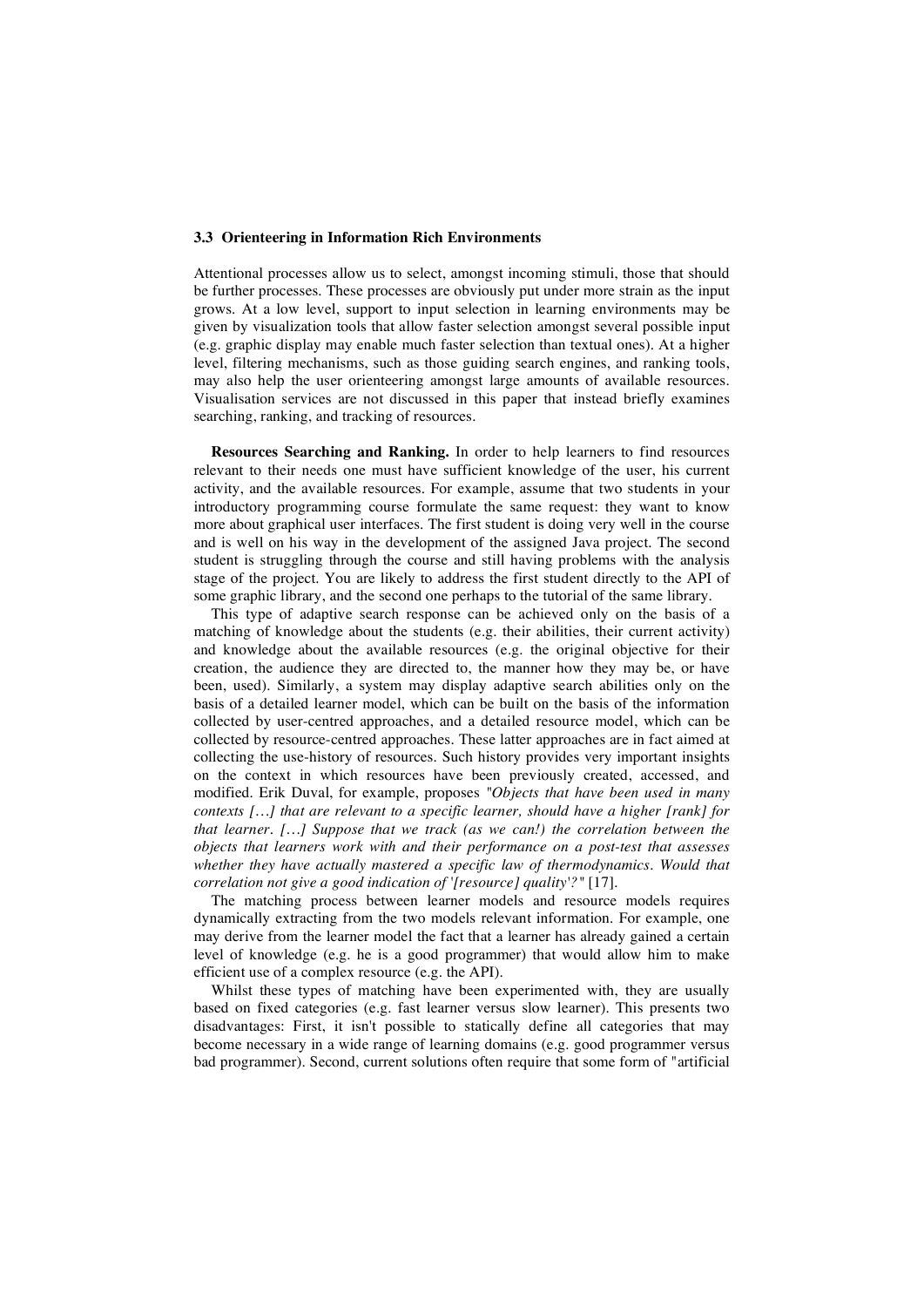tagging" be associated to resources and learners (e.g. the resource must be defined as being suitable for beginners, or the student must be tagged as a fast-learner). A much more effective behaviour could be obtained if instead categories were dynamically inferred from the observation of the learners, and of the resource uses in various contexts by several learners.

These types of matching may be done using data mining techniques or, in the case of smaller data sets, using heuristic based artificial intelligence techniques (see section 4.2).

**Tracking Resources.** Once a resource has been created, tracking services may be provided. For example, a learner may want to know when certain members of the community, notably the instructor (perhaps with a grade), have reacted to the resource. An instructor may want to know whether students have read and reacted to certain learning objects. A knowledge worker may need to know when all the members of a given group have replied to an email. Resource tracking services may provide essential input to task sequencing (e.g. one may need to wait for a set of replies to an email in order to be able to schedule a meeting). They may also provide the resource creator with knowledge about the usefulness of the resource (e.g. many accesses to the resource may indicate that the resource is useful) and therefore may guide users in the decision of whether pursuing a certain goal (e.g. keeping the resource up to date). Some of these tracking services have been implemented before (e.g. Technorati's *watchlist*) but they are not integrated in a more general environment providing attention support services and therefore they require manual user input, and the information they provide cannot automatically be reused by other services. Resource-centred approaches provide a natural information structure for resourcetracking services which can then be exploited using user-centred approaches to support task continuation and task scheduling services (these two services, not described in this paper, are part of Atgentive's conceptual framework [31] and aim at supporting learners in selecting appropriate sequences of actions when pursuing learning goals).

#### **3.4 Self and Community Awareness Tools**

The increasing solicitations of modern learning and working environments require that students and knowledge workers gain a much greater awareness about the manner in which they allocate attentional resources. Although performance of several tasks concurrently may be improved with practice [25], limiting multi-tasking, when applicable, is a much more efficient strategy to improve performance. This requires that learners have the tools and ability to plan their activity and to reason and make decisions about their cognitive resources allocation. Awareness services informing learners about their current attention allocation choices may support such reflection. Relevant information may include details about the (type of) resources and/or tasks the user has allocated his time to, and a description of activity fragmentation (how often has a user interrupted a task, how long did it take for him to return to it?). This information may help learners in making attention-allocation decisions, for example, one may decide to block frequent sources of interruption in order to complete a task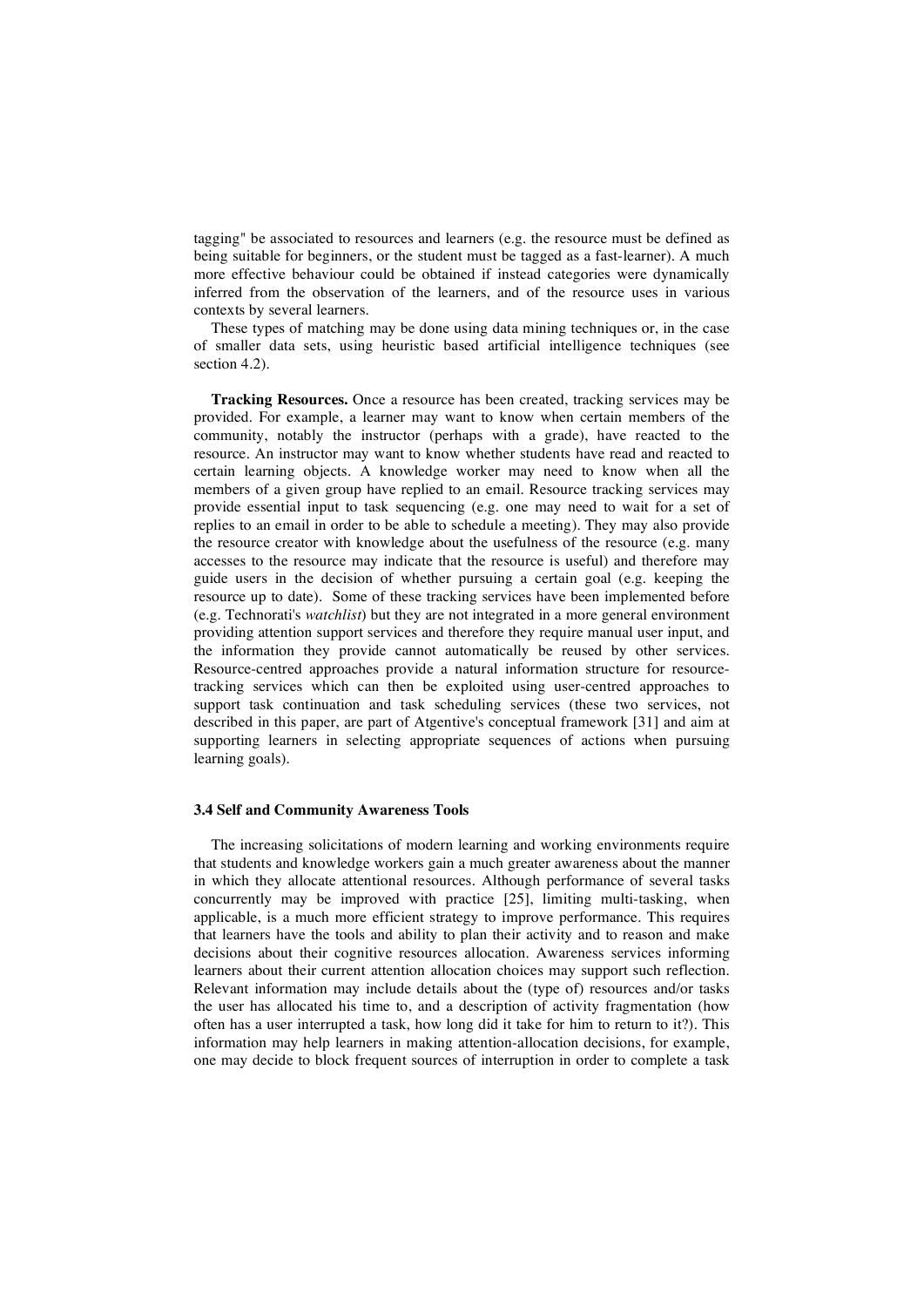that has been frequently interrupted. Along with awareness services targeting the individual user, important insights may be gathered through community-awareness services. Notification services supporting awareness may be establish to provide learners with a list of very popular resources within their community. This type of awareness tools is not limited to resource access but it may be based on a variety of community actions such as resources repurposing, bookmarking, downloading, etc.

Awareness services may be based on resource models as well as on task models derived from user-centred approaches.

## **4. Managing Attention-Related Information**

Managing attention-related information presents several challenges associated to its collection, modelling, protection, distribution, and development. This section discusses each one of these challenges highlighting the issues that need to be addresses in order to develop learning environments that support attention in an efficient, un-intrusive, and secure manner.

## **4.1 Collecting Attention-Related Information**

Although any information collection methodology in digital learning environments aims at being accurate and un-intrusive these two objectives are often difficult to achieve when dealing with attention-related information. The collection of *factual* attention-related information (e.g. the learner has accessed a certain resource three times in the last few seconds), which presents challenges in its own, often is not sufficient to guide services supporting attentional processes. It is often necessary to infer more abstract attention information (e.g. the resource accessed by the learner is related to his/her current task). Such inferred information is in general uncertain, and dynamic inference models may be necessary to derive all the interesting aspects of the learner's attentional processes.

This section concentrates on the collection of factual attention-related information, the next section briefly discusses how further information may be inferred.

- Factual attention-related information may be collected in at least four manners:
- *Physical observation* collects information about the physical interaction of the user with the environment (e.g. the learner has typed 100 characters in the last minute). At the physical level, attention information is detectable by observing keyboard strikes, mouse movements, eye tracking [41], speech detectors [22], etc. Not all these methodologies are equally un-intrusive: whilst the tracking of keyboard strikes and mouse movements may be completely transparent to the user, eyetracking devices are only recently becoming less cumbersome and require simpler setting-up procedures.
- *Psycho-physiological observation* allows collecting data about the user's psychophysiological state (e.g. the learner's heart rate is of 160). This data can then be used to evaluate the learner's involvement with the current task or resource. Psycho-physiological information is detectable through measurements such as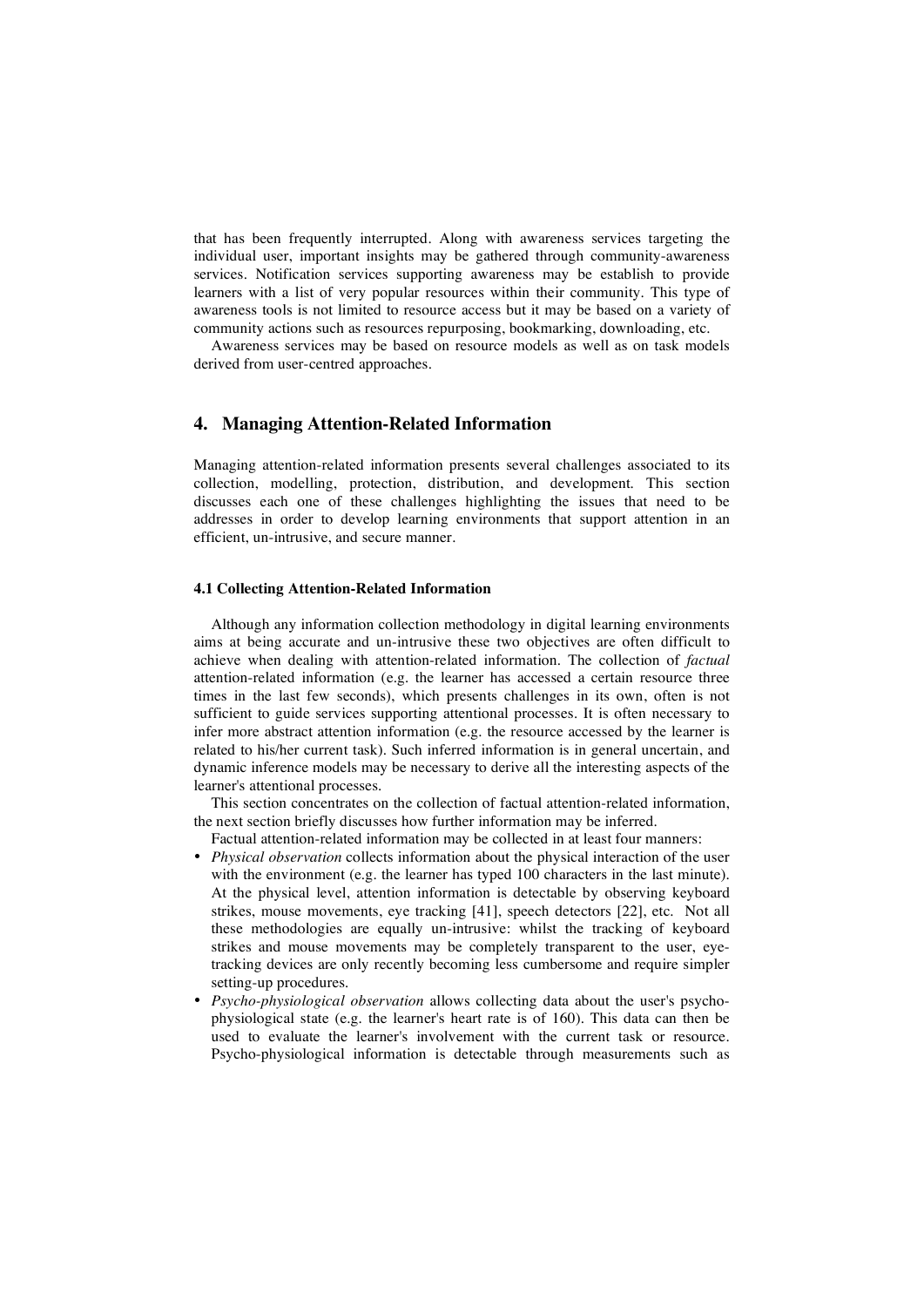Heart Rate Variability – HRV, and electroencephalogram – EEG [10]. Psychophysiological measurements are problematic because the tools necessary to take such measurements may be very intrusive; further the inferences that the system may make about the user's affective and cognitive state, on the basis of such measurements, are intrinsically uncertain.

- *Application observation* collects information about how an application is used to interact with the environment (e.g. the learner has accessed resource R using application A). Application level information is detectable by observing application software such as browsers, office applications, and learning management systems (e.g. a tool observing interaction at the application level is the Attention Recorder [3] which captures browsing history in a web browser application). Capturing attention-related information at the application level may be problematic because it requires that the application be extended to make such information available. Although this information is increasingly captured in digital environment, and even starts to be exported (c.f. the work done around APML attention profiling mark-up language) to be exploited by external applications, asynchronous export of high level events, may not be sufficient to cover the needs of all attention related services. For example, in a text editing application, information about the position within the document where the learner pauses during a composition task may be important for establishing whether the learner is interruptible or not. Capturing this information however requires that the text editing application be capable of synchronously communicating detailed information about the current user activity with a specific resource.
- *User direct input* allows learners to provide the system with information about their states, needs, and desires (e.g. the learner has declared that he is working at assignment 1). While the above three methods of information collection are automatic and may be completely transparent to the learner, user direct input has the disadvantage of being intrinsically intrusive, and it may, in itself, be a cause of distraction from the primary task. In general however, just observing the user may not be sufficient to gain all possible types of information necessary to supply the services described in section 3. Enabling the user to augment the system observations may provide a much richer set of information. For example the learners can easily indicate their motivations and goals, whilst uncertain and complex inferences are generally necessary for the system to automatically infer such goals and motivations.

Information captured using non-intrusive automatic observations may be represented within an appropriate model and used to guide user direct input of manual annotations (e.g. resource tagging or rating) and augmentation (e.g. definition of new tasks structures). Using automatically collected information to guide manual collection has the advantages of: (1) simplifying the learner's task (for example by providing lists of already entered resource tags, and standard structures that the learner augments rather than creating) and (2) enabling consistency checks aimed at reducing error rates.

Information on task-resource association is a good example of attention related information that may significantly gain from this mixed approach; physical level and application level interactions can be captured and used to generate hypothesis on task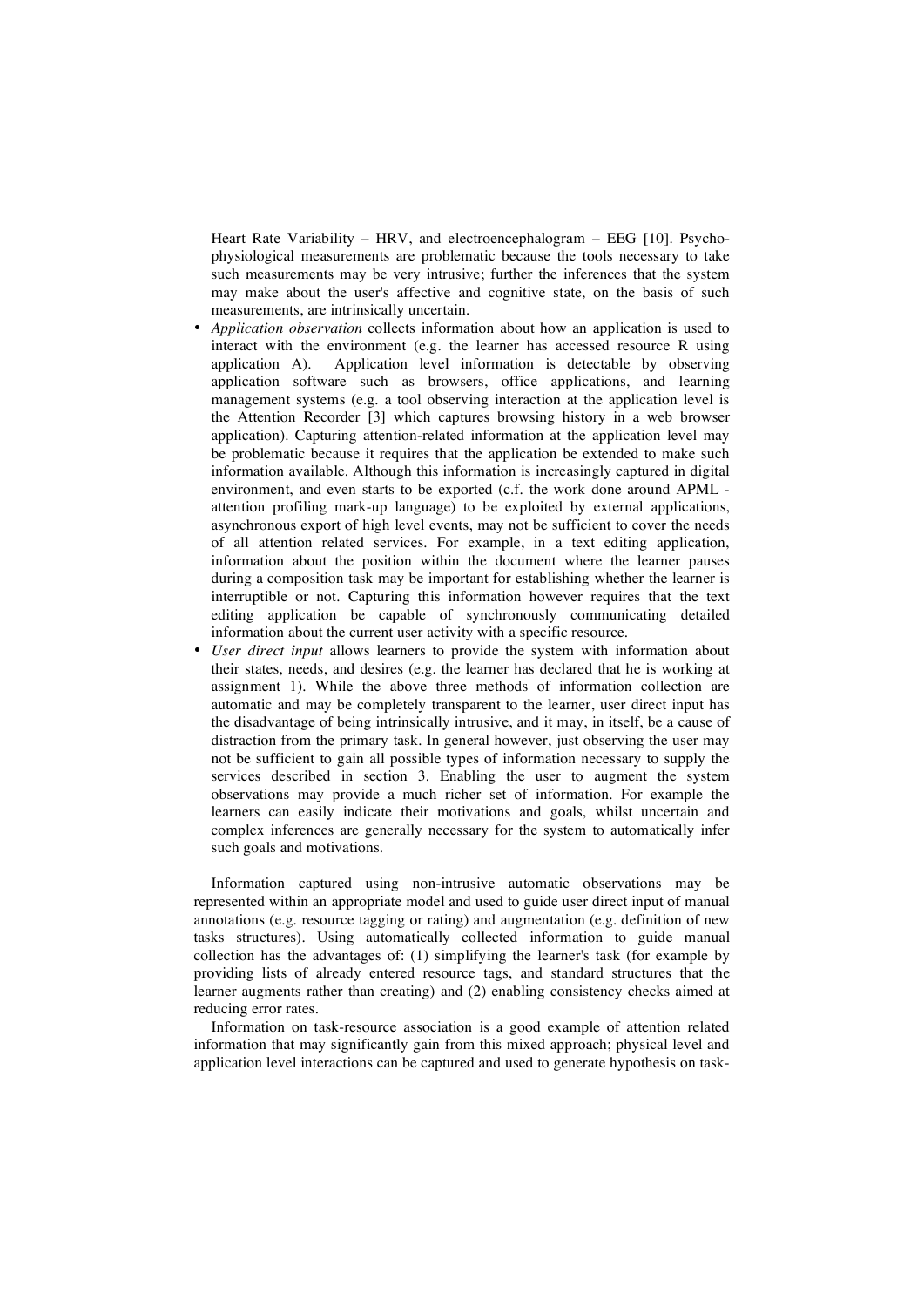resources associations, these hypothesis can be later verified with the user. Another type of data that historically has been collected manually is resource rating. Resource rating however often fails because people do not see the advantage of spending time in entering ratings. Manual ratings also have the disadvantage of easy voluntary or involuntary misuse. Resource ratings may be instead automatically derived by observation of learners' actions (e.g. bookmarks, downloads) similarly to classic social navigation techniques [9, 16, 39]. The automatically derived ratings may then be used to weight manually entered ratings.

## **4.2 Inferring and Enriching Attention-Related Information**

In order to gain enough operable attention-related information, several types of factual information may have to be integrated. For example, methods based solely on gaze-tracking [8] are not sufficient for acquiring information about users' attention. The phenomena of inattentional blindness and inattentional amnesia [30] demonstrate that the current task acts as a filter on visual attention. Experimental studies [37] show that the same gaze pattern may be associated to different attentional foci. Attempts to address this issues include Horvitz and his colleagues' system [20] that associates gaze tracking data with information about application level activity to obtain more precise description of user foci.

In general, on the basis of factual data it is possible to derive further information about the learners' interaction with the system, their states and motivations at the time of the interaction, and about the state of the environment. Two techniques are best suited for these types of derivations: data mining, and rule based inferential reasoning. The former mechanism is necessary whenever the inference is based on a very large amount of data. The latter is applicable only when inferences are based on a small set of data. The main advantage of rule-based inference mechanisms is that rules can easily be created and modified by learners or instructors to suit their needs. On the other hand, as the number of data/facts required for the inference increases, or the set of rules increases, it is possible to assist to complexity explosion producing results that are difficult to control (e.g. rules may have conflicting effects).

Repeated inferences on factual data allow the system to enrich the attention information model with mechanisms such as:

- *Automatic tagging* (e.g. if a learner has stored a document under a folder with a certain name, the document can probably be tagged with that name).
- *Automatic resources associations* (e.g. if a learner has been copying content from a window to another, or flicking a lot between two windows, then the resources contained in the two windows are probably related; and they are probably related to the learner's current task).
- *Automatic community detection* (e.g. if two learners have directly shared e.g. by email – many resources, they are probably close collaborators; if two learners often access the same resources, they probably share interests)
- *Default access rights definition* (e.g. if learner L1 is a close collaborator of learner L2, then L1 has visibility of all of L2's attention information and vice-versa). Rules of this type allow leveraging organizational charts and social network in order to minimise user effort in access right definition.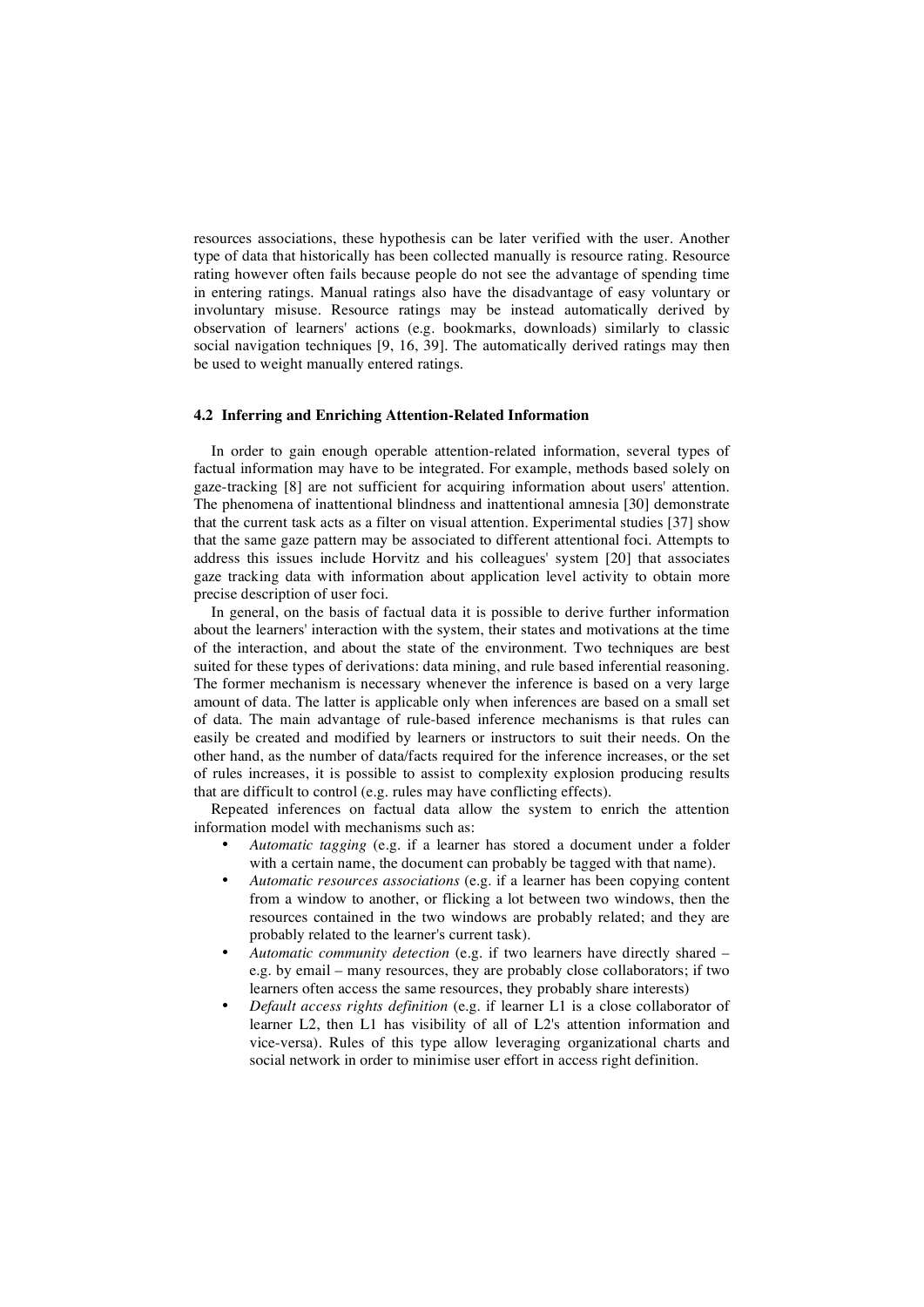• *User model enrichment* (e.g. if a learner repeatedly accesses a resource, then he is probably interested in the subjects associated to it; if a learner creates several resources related to a certain subject, then he is probably an expert in – i.e. has acquired a good level of knowledge about - that subject).

## **4.3 Modelling Attention-Related Information**

Modelling attention related information requires structures that can be dynamically augmented to consistently describe the evolution in time of the activity, needs, and interests of several learners, within several applications. In designing these models a number of constraints must be taken into account, three of the most pressing ones are briefly discussed below.

**Temporal Dimension of Attention-Related Information.** There is an intrinsic temporal dimension in attention-related information (e.g. interactions happen at a given time, they have a certain duration) that provides important information about attention. For example: (1) more frequently or recently accessed resources may be more relevant than those accessed less frequently or recently; (2) returning to a recently interrupted task may require less system support than resuming a task that was interrupted a long time ago.

Temporal information may also guide the integration of physical, application, and psycho-physiological observations. For example, if application P reports activity A on resource R during the time interval t-t', and psycho-physiologic measurements report high levels of arousal during the same interval, one may derive that activity P on resource R (or resource R itself) is particularly important for the user.

A model of attention-related information must therefore be capable of representing time and temporal relations.

**Uncertainty Management.** Frequently, data mining and rule-based inferences produce results that are uncertain, this requires that sharable models of attentionrelated information represent uncertainty. Whilst in some situations it is possible to resolve uncertainty (e.g. by consulting the user), in others situations the uncertainty will need to be dealt-on by the systems providing services using these models.

**Assessing and Modelling Tasks.** One of the most relevant attention-related information about user's interaction with the environment is the task/goal of the user at the time of the interaction. Representing tasks has been however problematic due to the fact that people may have different definitions of what a task is, and how it could be decomposed. The level of granularity at which tasks should be defined depends on the tasks themselves, the user, and the type of attentional support that one may want to provide. One of the few studies on how knowledge workers may define *tasks* [14] reports great variations in how people define tasks, that people "tended to use generic terms" (ibid p. 177) for their description, and that the granularity at which tasks were defined also varied to a great extent. Given this variability, predefined structures seem ill adapted for task description and an emergent data definition should be sought.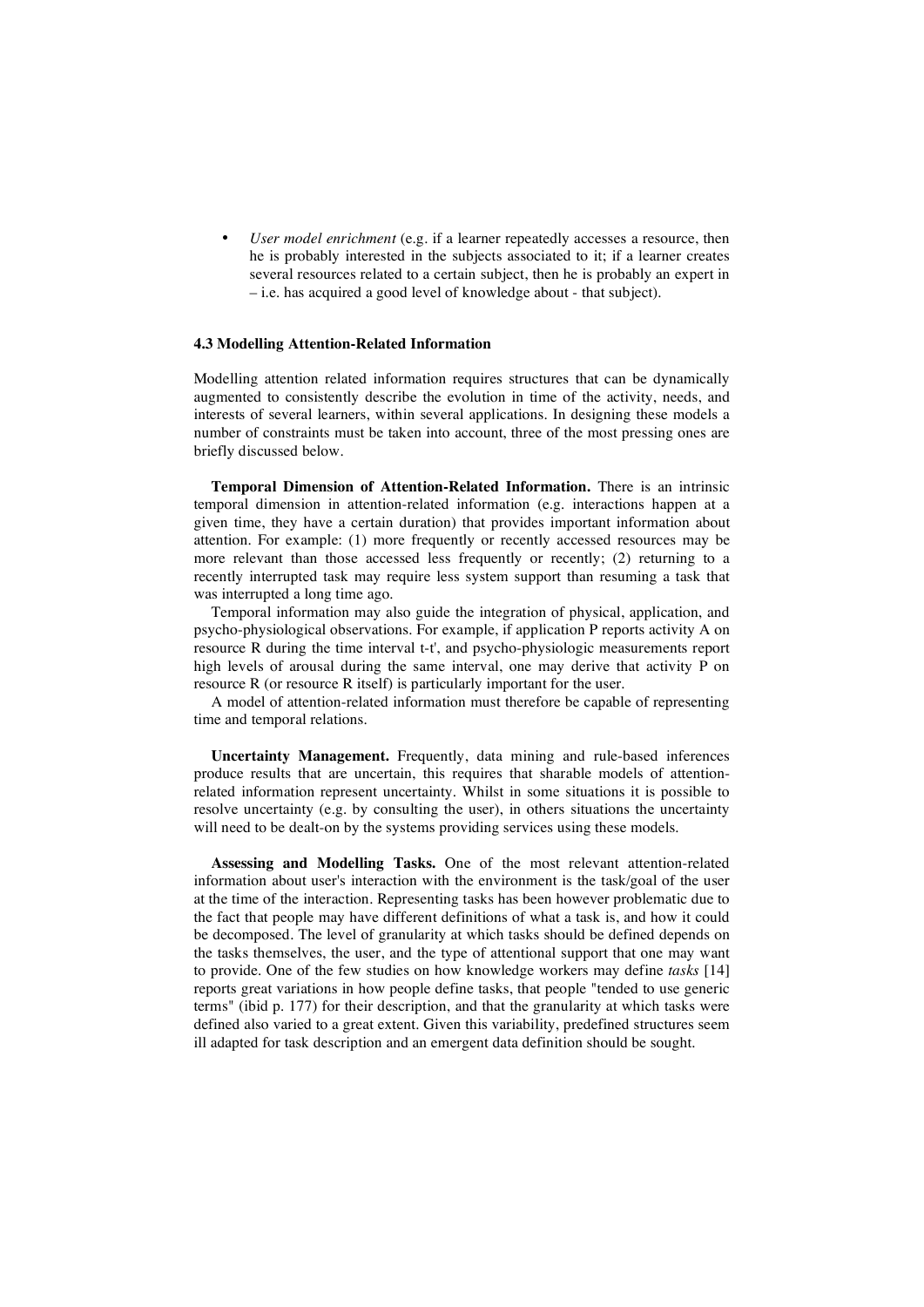Whilst it is possible, under certain circumstances, to automatically capture information about users' tasks and goals, in general a much more accurate description of this type of data is obtainable if the user inputs this information manually. Users may be motivated to enter such information by the fact that they will receive high value services such as task reminders and context restoration described in section 3.

#### **4.4 Controlling Access to Attention-Related Information, and privacy issues**

Attention-related information may disclose significant details about people's activity. As a consequence, people may be willing to allow access to *their* attentional information only in a controlled manner. A significant challenge is the definition of tools enabling users to (possibly automatically) identify who will be allowed access to which attention-related information. In between the two easy choices "everyone can see all my data", and "none has access to my data" there is a possibly very large number of alternatives that, if not appropriately supported, may require a significant effort on the side of the user for their specification (e.g. user1 can access information x but not information y, user2 can access information y but not information t and z, etc.). Default access rights may be defined by using simple inferences as briefly hinted in section 4.2. The importance of protecting attention information is quite well recognised [1], and identity management systems (such as OpenID) could provide some additional insights on how to protect learner's attentional data.

# **5. Conclusions**

Although in very recent years the importance of automatic support for attentional processes in learning environments has been increasingly recognised, a great number of both conceptual and technical challenges remain unresolved. Unfortunately, it also appears that partial solutions to attention support provide little benefit and they risk being disruptive, with the result of increasing, rather than decreasing the cognitive load on the learner. While evidence continues being collected on the negative effects of information overload, interruptions, and frequent task switching in learning environments, the knowledge provided by research in neuropsychology and cognitive psychology about attentional processes remains very hard to operationalise within the context of digital learning environments. It is still unclear exactly what information about the learners' activity is relevant for attention support and how it should be collected. Two approaches have so far been proposed to aid learners in their attention allocation: user-centred and resource-centred. However, in this paper we argue that only an integration of the two approaches may lead to the effective implementation of the complete range of services required to deal with information overload, interruptions, and frequent task switching. The wide range of learners activities, applications used in learning environments, resources and learners types, requires models that whilst capable of representing time-related and uncertain knowledge, are open and dynamic so that a shared understanding of attention-related information can be achieved, in time, across users and applications.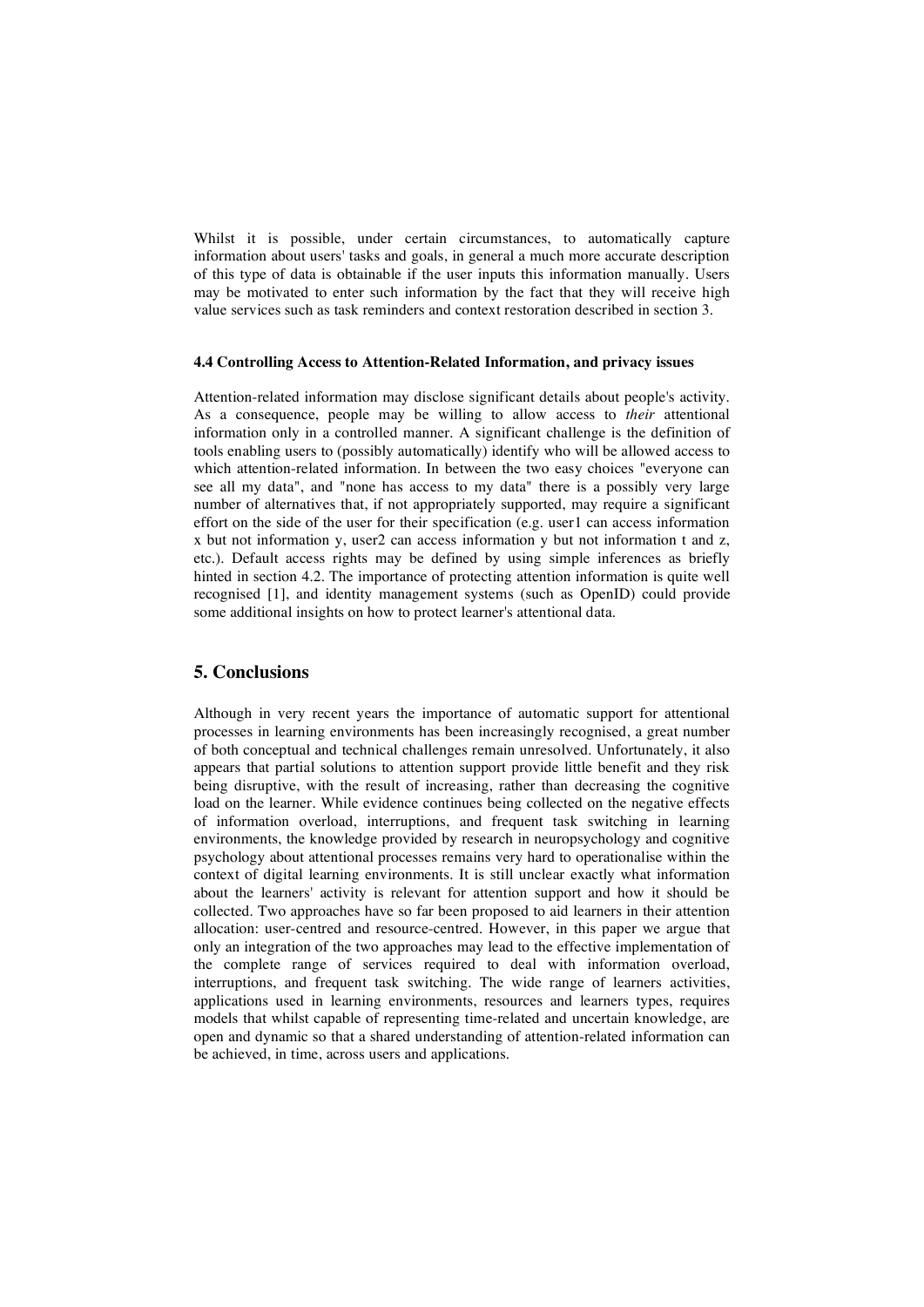**Acknowledgments.** The work described in this paper was partially sponsored by the EC under the FP6 framework project Atgentive IST-4-027529-STP. We would like to acknowledge the contribution of all project partners.

# **References**

- 1. Attention Trust, www.attentiontrust.org, accessed 16.1.2007
- 2. Interruptions in Human Computer Interaction, http://interruptions.net/, accessed 4.1.2005
- 3. Attention Recorder, http://attentiontrust.org/users/atx, accessed 13.4.2007
- 4. Atgentive, ist-4-027529-stp. 2005-2007.
- 5. Bailey, B.P., P. Adamczyk, T.Y. Chang, and N.A. Chilson, A Framework for Specifying and Monitoring User Tasks. Computers in Human Behavior, 2006. 22(4): p. 709-732.
- 6. Bailey, B.P. and J.A. Konstan, On the Need for Attention Aware Systems: Measuring the Effects of Interruption on Task - Performance, Error Rate, and Affective State. Computers in Human Behavior, 2006. 22(4): p. 685-708.
- 7. Bailey, B.P., J.A. Konstan, and J.V. Carlis. The effects of interruptions on task performance, annoyance, and anxiety in the user interface. in INTERACT '01. 2001.
- 8. Baudisch, P., DeCarlo, A. Duchowski, and B. Geisler, Focusing on the Essential: Considering Attention in Display Design. CACM, 2003. 46(3): p. 60-66.
- 9. Brusilovsky, P. Adaptive Educational Systems on the World-Wide-Web: A Review of Available Technologies. in Workshop "WWW-Based Tutoring", 4th International Conference on Intelligent Tutoring Systems (ITS'98). 1998. San Antonio, TX.
- 10.Chen, D. and R. Vertegaal, Using mental load for managing interruptions in physiologically attentive user interfaces, in Extended abstracts of the 2004 conference on Human factors and computing systems. 2004, ACM Press: Vienna, Austria. p. 1513-1516.
- 11.Clauzel, D., C. Roda, and G. Stojanov. Tracking task context to support resumption (Position paper for 2006 Workshop on Computer Assisted Recording, Pre-Processing, and Analysis of User Interaction Data). in HCI 2006 - Engage. 2006. London, UK.
- 12.Cutrell, E., M. Czerwinski, and E. Horvitz. Notification, disruption, and memory: Effects of messaging interruptions on memory and performance. in Interact 2001 IFIP Conference on Human-Computer Interaction. 2001. Tokyo, Japan.
- 13.Czerwinski, M., E. Cutrell, and E. Horvitz. Instant messaging: Effects of relevance and time. 14th British HCI group Annual Conference. 2000. Univ. of Sunderland, UK.
- 14.Czerwinski, M., E. Horvitz, and S. Wilhite. A diary study of task switching and interruptions. in Proceedings of the SIGCHI conference on Human factors in computing systems. 2004. Vienna, Austria: ACM Press.
- 15.Davenport, T.H. and J. Beck, The Attention Economy. 2001: Harvard Business School.
- 16.Dieberger, A., P. Dourish, K. Hššk, P. Resnick, and A. Wexelblat, Social Navigation: Techniques for Building More Usable Systems. interactions, 2000. 7(6): p. 36-45.
- 17.Duval, E., LearnRank: the Real Quality Measure for Learning Materials (Tematic Dossier 06 December 2005), Insight - Oservatory for New Technologies and Education.
- 18.Franke, J.L., J.J. Daniels, and D.C. McFarlane. Recovering context after interruption. in 24th Annual Meeting of the Cognitive Science Society (CogSci 2002).
- 19.Gillie, T. and D.E. Broadbent, What makes interruptions disruptive? A study of length, similarity and complexity. Psychological Research Policy, 1989. 50: p. 243-250.
- 20.Horvitz, E., C. Kadie, T. Paek, and D. Hovel, Models of attention in computing and communication: from principles to applications. CACM, 2003. 46(3): p. 52-59.